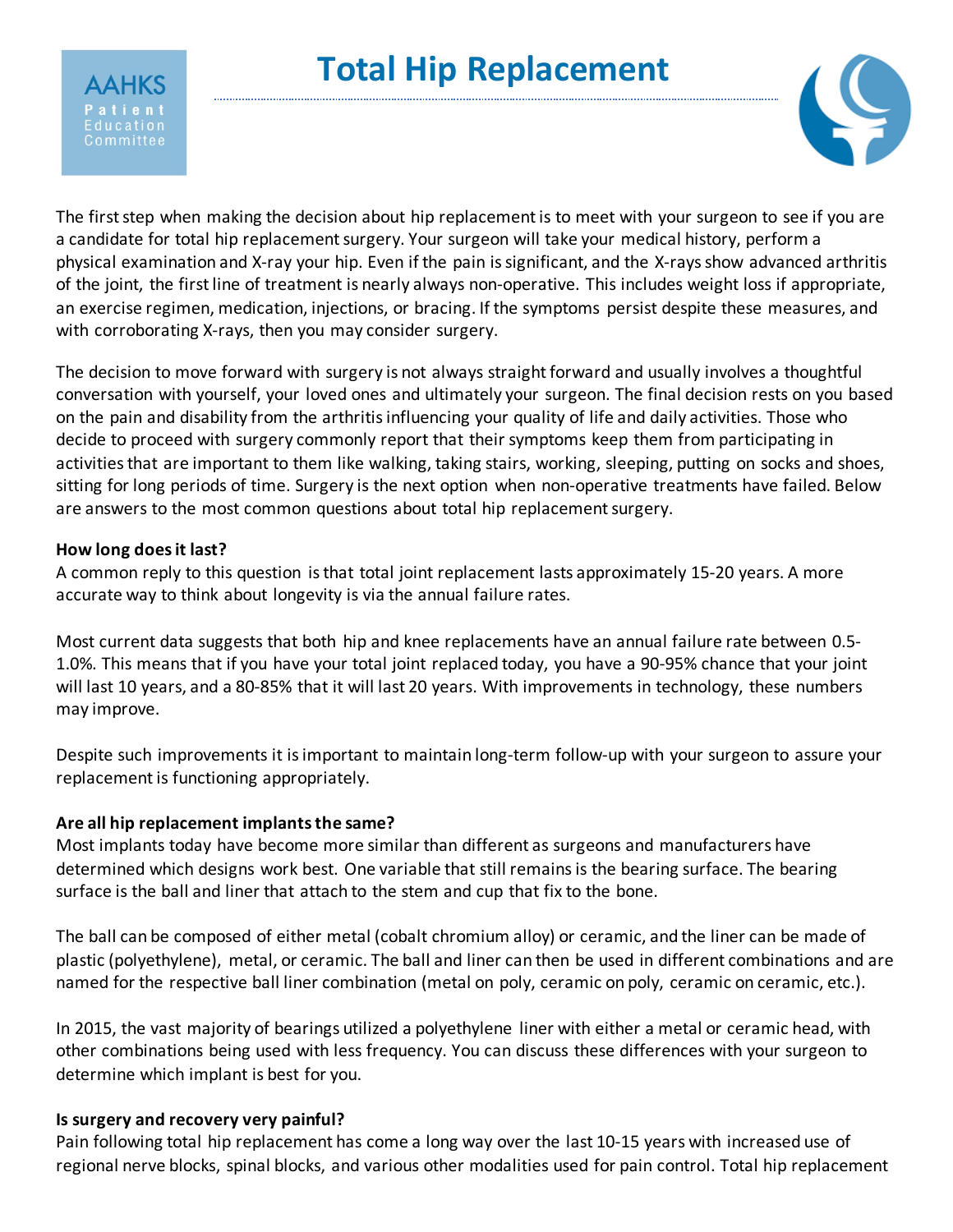



is generally considered to be less painful than total knee replacement. Early range of motion and rapid rehabilitation protocols are also designed to reduce early stiffness and pain, making the procedure in general much less painful than in years past. You may have relatively mild pain following the procedure, or you may have a more difficult time than others. Everyone is unique and handles and perceives pain differently. Keep in mind that while pain management has greatly improved, a pain-free surgery is unlikely. You will want to take your pain medicines as directed by your surgeon.

# **What is minimally invasive surgery?**

Minimally invasive surgery is a term that describes a combination of reducing the incision length and lessening tissue disruption beneath the incision. This includes cutting less muscle and detaching less tendon from bone. There have also been advancements in anesthesia and pain management during and after surgery. All of these practices allow you to feel better, have less pain, and regain function faster than in the recent past. While there may be some early advantages to minimally invasive surgery, as long asthe components are placed correctly, traditional surgery ultimately leads to similar outcomes by three months post-operatively.

# **My surgeon talks about "approach." What is this?**

The way a surgeon gains access to the hip during hip replacement surgery is referred to as an "approach." There are various types of approaches named according to the direction that the surgery is performed. The most common approach today is referred to as the "posterior approach," which is done from the back of the hip. Some more recent improvements to this approach (small incision and less tissue trauma) have been called "mini posterior approach." Another currently popular approach is known as the "anterior approach," which is performed from the front of the hip. The lateral approach is less frequently used but a viable approach for the surgery.

There are pros and cons of each approach and little science to endorse one over the other. Surgeons tend to have a preference and comfort level with one particular approach over the others. The bottom line is that the best approach is the one your doctor is most comfortable with to allow safe and precise implantation of your hip replacement components. A conversation with your surgeon should help decide which approach is best for you.

#### **Will my surgeon use a computer, robot, or custom cutting guide in my surgery?**

There are many studies attempting to evaluate these emerging technologies and their influence of the success of surgeries. Each of these technologies has a specific goal that has fueled its development (i.e. more accuracy in implant placement, more efficient or faster surgery, etc.).

To date, there appears to be both pros and cons to each of these technologies without any clear advantages, but more research is required to determine what advantage, if any, these may offer. Despite a substantial amount of direct-to-consumer marketing, the best approach is to discuss this topic with your surgeon. You may want to know if they use one of these technologies, why they have chosen to do so, and what their experience has been in using it.

#### **How big will my scar be?**

The size of the incision can vary and depends on several factors that include the size of the patient, the complexity of the surgery, and surgeon preference. Most studies have shown that smaller incisions offer no

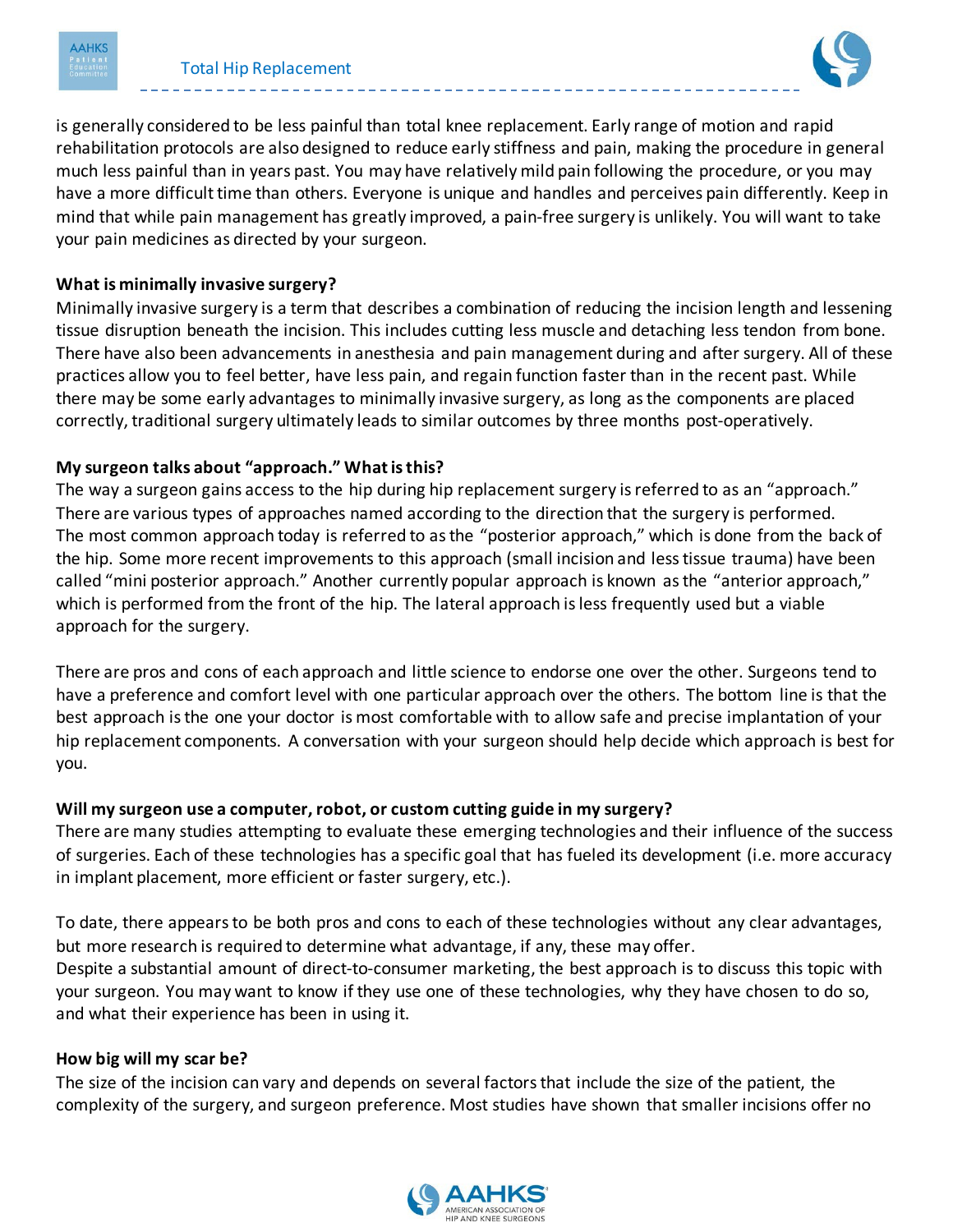



improvement in pain or recovery and may actually worsen the surgeon's ability to adequately perform the procedure.

# **Will I need general anesthesia?**

While general anesthesia is a safe option, both hip and knee replacements can be performed under regional anesthesia. Choices for regional anesthesia include spinal anesthesia, epidural anesthesia, or one of a variety of peripheral nerve blocks. Many surgeons and anesthesiologists prefer regional anesthesia because data shows it can reduce complications and improve your recovery experience with less pain, less nausea, less narcotic medicine required, etc. Recently, peripheral nerve blocks have become more popular as an adjunct for pain control. For total knee replacement this can include an adductor canal block, which allows pain control without causing weakness of your muscles. You should have a discussion regarding anesthesia and post-operative pain management with your surgeon and anesthesia team prior to your surgery.

#### **How long will I stay in the hospital?**

You will likely stay in the hospital for one to three days depending on your rehabilitation protocol and how fast you progress with physical therapy. This is highly dependent upon your condition before surgery, your age, and medical problems which can influence your rehabilitation. A safe discharge plan will be arranged for you by the orthopaedic team.

# **How long does it take to recover?**

The majority of people who undergo total hip replacement are able to participate in a majority of their daily activities by six weeks. By three months, most people have regained much the endurance and strength lost around the time of surgery, and can participate in daily activities without restriction. While daily activities have resumed, it is important to avoid high impact activities to give you the best long-term outcome with your hip.

#### **When can I shower?**

Most surgeons do not like the wound to be exposed to water for five to seven days; however, more surgeons are using waterproof dressings that allow patients to shower the day after surgery. You can remove the dressing at seven to ten days after surgery. Once you remove the dressings, you still shouldn't soak the wound until the incision is completely healed three to four weeks later. Either way, it is important to discuss this with your surgeon to be assured when it is safe to shower and what wound closure technique/dressings will be used for your surgical wound.

#### **When can I walk after surgery?**

Most surgeons and hospitals today emphasize getting you out of bed quickly. Most people are walking with the assistance of a walker on the day after surgery. Early ambulation has been shown to reduce the risk of a post-operative blood clot and is an important part of your recovery. Progression to using a cane or nothing at all typically occurs within the first month or two after surgery and depends on each individual's progress. Despite the rapid progression to moving without assistance, it is typically not recommended that you return to sporting activities until the third month after surgery.

#### **When can I drive?**

Most surgeons allow patients to drive at four to six weeks after surgery, and sometimes sooner if the operative leg is the left leg. There is some literature that states that your reaction time will not be back to

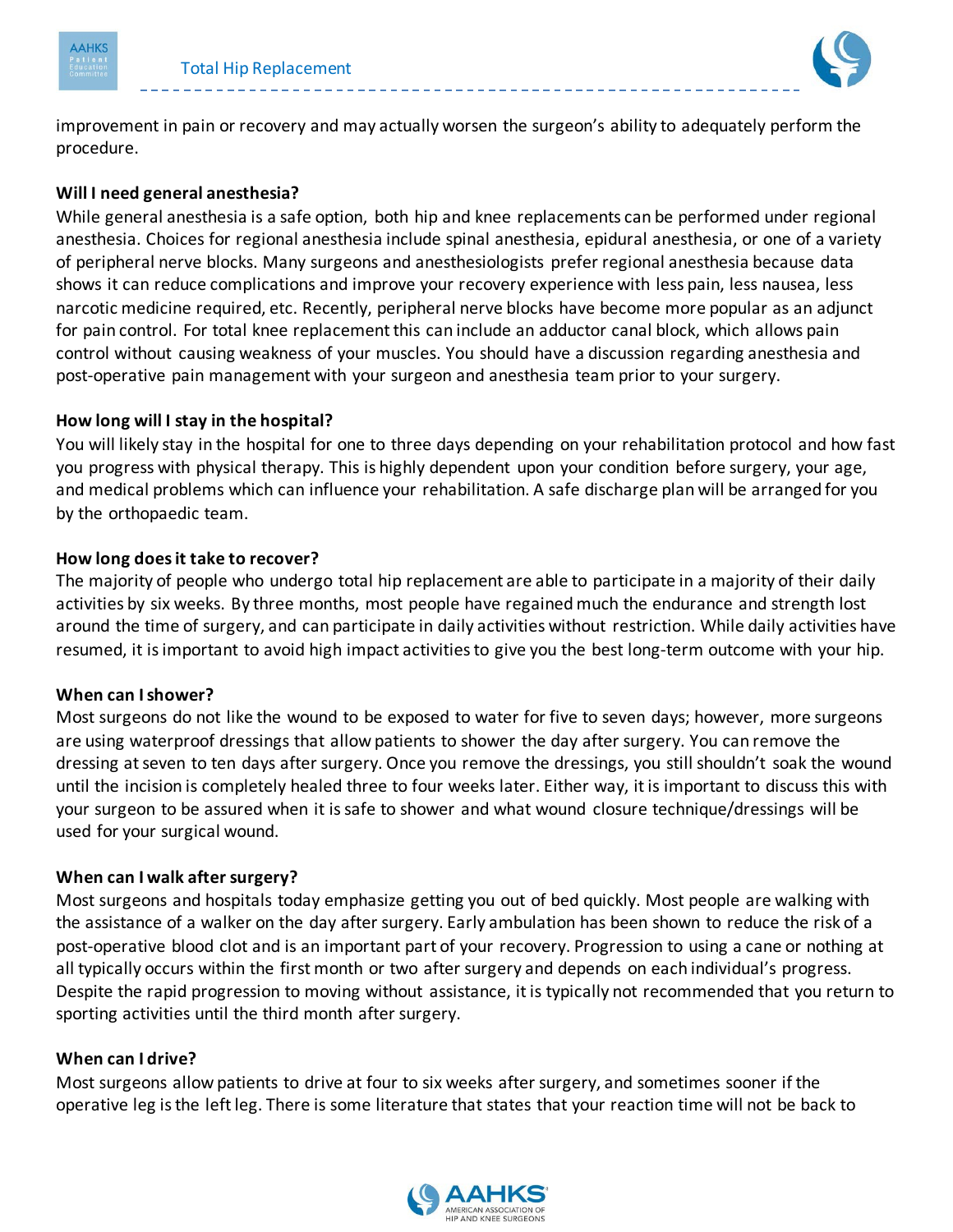



normal prior to six weeks. You should not drive while on narcotics, and should discuss returning to driving with your operating surgeon.

# **When can I return to work?**

Returning to work is highly dependent on your general health, activity level and demands of your job. If you have a sedentary job, such as computer work, you can expect to return to work in four to six weeks. If you have a more demanding job that requires lifting, walking, or travel, you may need up to three months for full recovery

# **What restrictions will I have after surgery?**

Depending on how your surgeon performs your surgery, you may have slight differences in your rehabilitation instructions including restrictions. In general most surgeons prefer that you avoid certain positions of the hip that can increase your risk of dislocation of the hip for about six weeks following surgery. After six weeks, the soft tissues involved in the surgery have healed, and restrictions are often lifted – allowing more vigorous activity.

Many surgeons suggest that you avoid any repetitive impact activities that can increase the wear on the implant such as long distance running, basketball, or mogul skiing. Otherwise limitations following hip replacement surgery are few; however, the better you treat your replacement the longer it will last.

# **Will I need physical therapy, and if so, for how long?**

Initially, you will receive some physical therapy while in the hospital. Depending on your preoperative conditioning and support, you may or may not need additional therapy as an outpatient. Much of the therapy after hip replacement is walking with general stretching and thigh muscle strengthening, which you can do on your own without the assistance of a physical therapist.

#### **Are there complications to THR?**

Total hip replacement is an excellent pain-relieving procedure, and most patients receive approximately 95% pain relief.

Although complications are relatively rare (1-5% of patients), patients may experience a complication in the postoperative period. These include very serious and possibly life- threatening complications such as heart attack, stroke, pulmonary embolism and kidney failure.

Infection (1%) is one of the most debilitating complications and often requires prolonged antibiotics with several additional surgeries to rid the infection.

A blood clot in the leg is also a relatively common complication requiring some type of blood thinner following surgery to reduce the incidence.

The implants used can also fail over time due to wear of the bearing components or loosening of the components from the bone, both of which usually occur over many years.

Another complication specific to hip replacement is dislocation of the joint (1%) that may require additional surgery if dislocation becomes recurring.

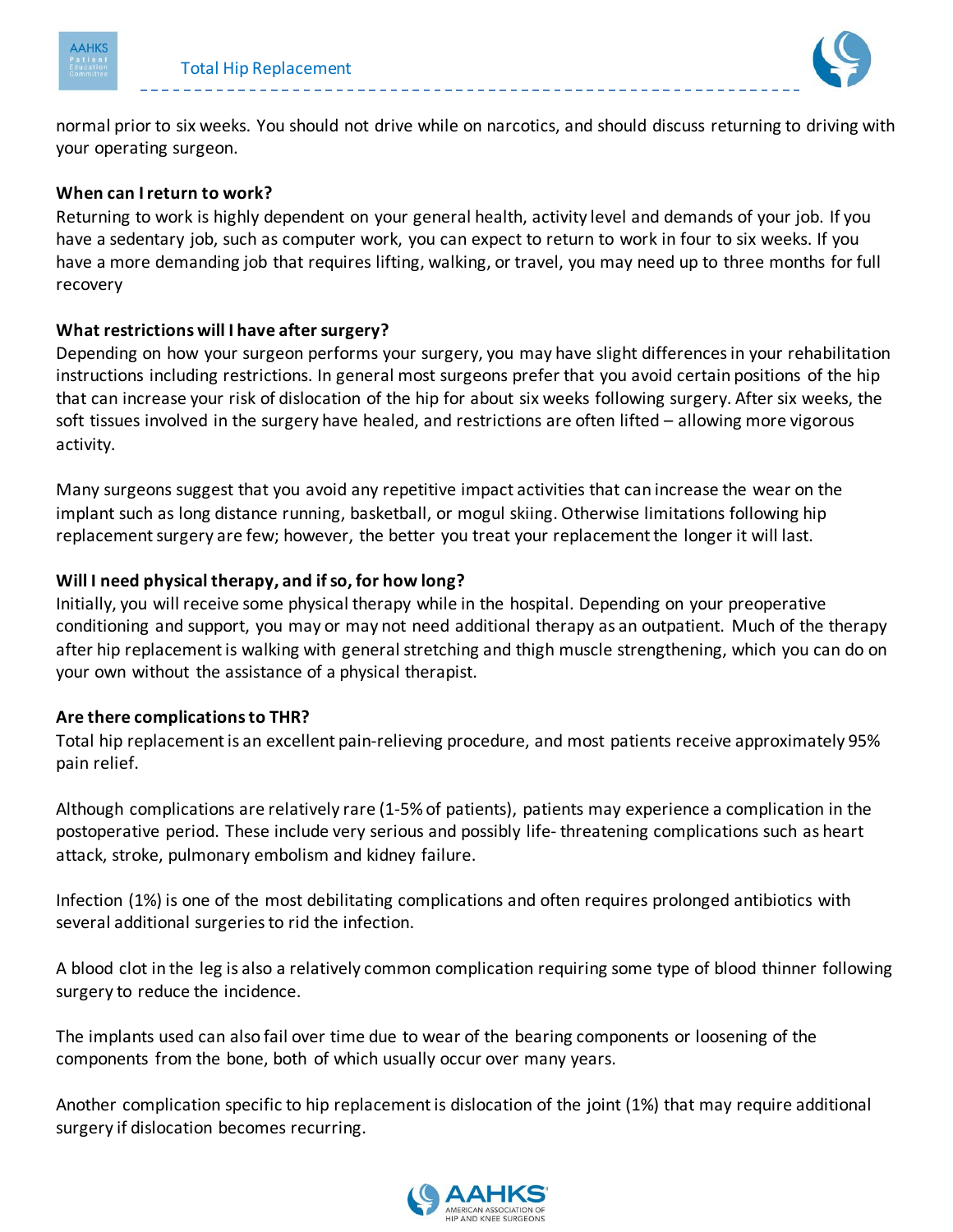



Leg length differences following surgery are also a possibility and may be difficult to avoid sometimes in order to insure a stable hip. Often this leg length discrepancy is mild are rarely needs treatment.

# Living with Your New Joint

# **Will my implant set off metal detectors at airports and courthouses?**

Usually patients with joint replacements will set off metal detectors. It is reasonable for you to inform the TSA screening agent at the airport that you have had a joint replacement; however, you will still require screening and will need to follow the directions of the screening agent. Learn more about airport security.

There are millions of individuals with joint replacements, and screening protocols recognize that people who have had joint replacements may set off detectors. You do not need to carry specific documentation to prove that you have a joint replacement.

Metal detector screenings follow universal protocols that allow for people with joint replacements to proceed after confirmation that no threat exists.

# **Will I need to take antibiotics prior to seeing a dentist or having other invasive procedures?**

The American Academy of Orthopedic Surgery (AAOS) and American Dental Association (ADA) have generally recommended short-term antibiotics prior to dental procedures (one dose one hour prior to dental procedure) for patients who have had joint replacements. This recommendation continues for up to two years after your joint replacement.

Two or more years after the replacement, continued use of antibiotics prior to dental procedures is based on the discretion of the treating surgeon and the patient. Your surgeon will consider many factors including whether or not you are at increased risk of infection due to immune suppression (i.e. diabetic, transplant patients, and rheumatoid arthritis).

The use of prophylactic antibiotics prior to dental cleanings and other invasive procedures remains controversial. Most orthopaedic surgeons now recommend lifetime suppression. Patients should discuss whether or not they need antibiotics prior to dental or other invasive procedures with their treating orthopedic surgeon. See also "Preventing Infection in Your Joint at the Dentist's Office."





**Scan this with your phone to connect to more articles and videos on hip and knee care.**